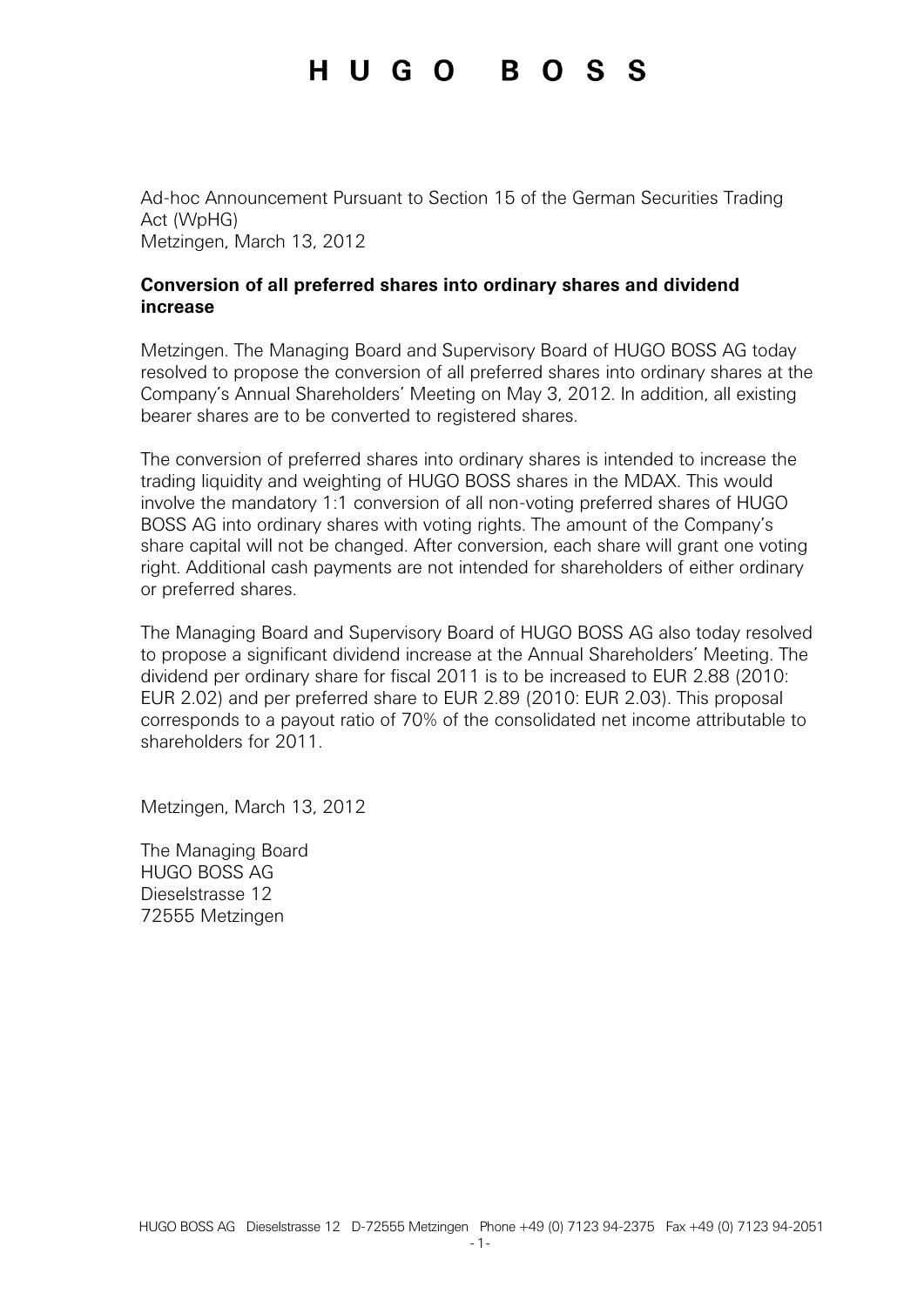Issuer's information/explanatory remarks concerning this ad-hoc announcement:

### **HUGO BOSS plans simplification of share structure and proposes dividend increase**

- **Preferred shares to be converted into ordinary shares**
- **Simultaneous introduction of registered shares planned**
- **Dividend proposal provides for significant increase in distribution to EUR 2.89 per preferred share (2010: EUR 2.03)**

**Metzingen, March 13, 2012.** The Managing Board and Supervisory Board of HUGO BOSS AG today resolved to propose the conversion of all preferred shares into ordinary shares at the Company's Annual Shareholders' Meeting on May 3, 2012.

"Combining the two share classes will allow us to simplify our share structure. This will increase our trading liquidity and meet national and international corporate governance standards," said Mark Langer, CFO of HUGO BOSS AG. "At the same time, we are anticipating a positive effect on the weighting of our shares in the MDAX. The attractiveness of our shares will therefore be substantially enhanced as a result."

The merging of the share classes would involve the mandatory 1:1 conversion of all non-voting preferred shares of HUGO BOSS AG into ordinary shares with voting rights. The amount of the Company's share capital will not change. After conversion, each share will grant one voting right. Additional cash payments are not intended for shareholders of either ordinary or preferred shares.

In addition, the Company intends to change its bearer shares into registered shares. The Managing Board and the Supervisory Board of HUGO BOSS AG will also propose this at the Annual Shareholders' Meeting. Registered shares offer benefits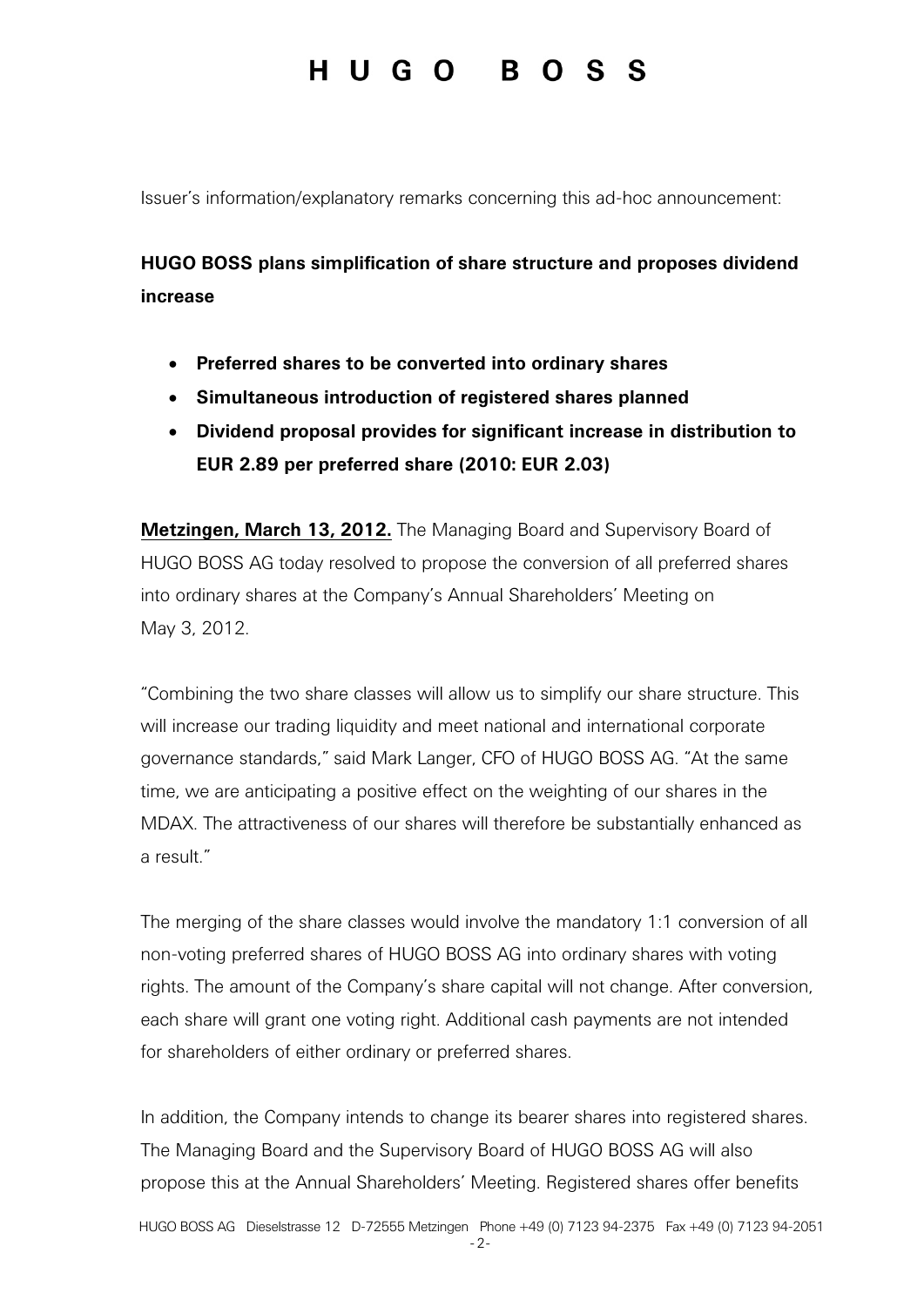for the shareholders and the Company, allowing direct communication between the two parties and increasing transparency of the shareholder structure. It also means cost savings as, for example, the Company can send shareholders their invitations to the Annual General Meeting directly.

Following the approval of both measures by the Annual Shareholders' Meeting, the conversion of the preferred shares into ordinary shares and the transition to registered shares should be implemented without delay. Shareholders will be notified by their custodian banks of the forthcoming conversion of preferred shares, the transition to registered shares and their entry in the register of shares in a timely manner.

Finally, given the strong earnings performance in the past year, the Managing Board and Supervisory Board of HUGO BOSS AG have resolved to propose a significant dividend increase at the Annual Shareholders' Meeting. The dividend per ordinary share for fiscal 2011 is to be increased to EUR 2.88 (dividend for fiscal 2010: EUR 2.02) and the dividend per preferred share to EUR 2.89 (dividend for fiscal 2010: EUR 2.03). This proposal corresponds to a payout ratio of 70% of the consolidated net income attributable to shareholders for 2011.

For further information on the planned conversion of preferred shares and the introduction of registered shares, please also see our website at http://group.hugoboss.com/en/share\_conversion.htm.

-3-